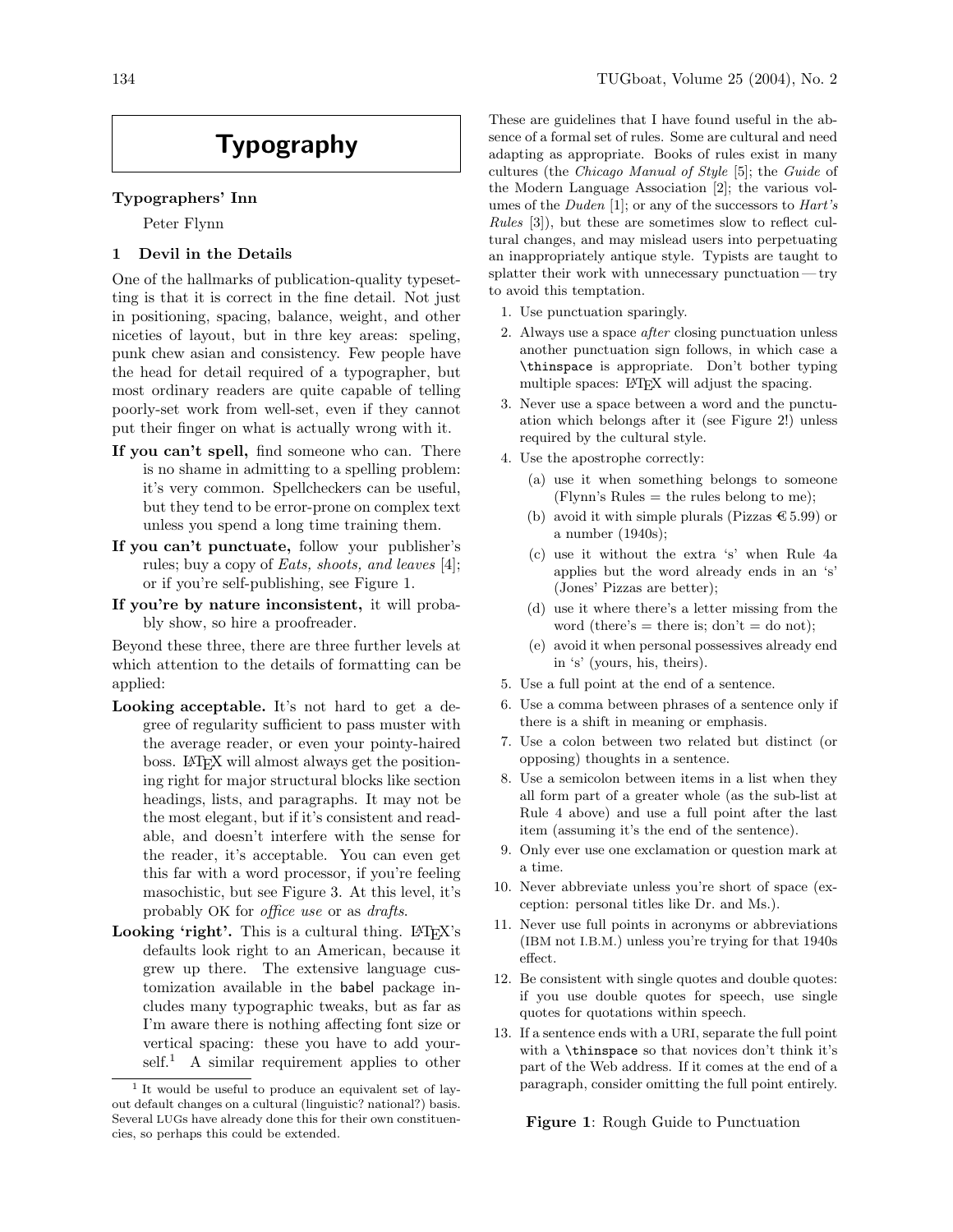

Not only have they put a space before the comma in the first line, but the space before the semicolon has permitted a linebreak which they clearly don't see as being wrong! [Irish Postal Service mission statement, displayed in every post office.]

#### Figure 2: Wrong spacing for punctuation

typographic defaults, like the use of  $1<sup>0</sup>$  instead of 1st for the ordinal.<sup>2</sup> At this level, a document is probably publishable.

Being invisible. The objective of typographic design is to help the author communicate ideas to the reader without getting in the way. Unless you are explicitly trying for special effects (common in advertising, for example, where almost anything goes to attract attention), the niceties of typography should recede into the woodwork or blend into the wallpaper. The reader should be unaware that any special effort has gone into the setting. Extra attention to detail can help achieve this, ironing out the remaining inconsistencies and minor infelicities, by adding manual micro-adjustments here and there to create that smooth, even look that makes a document easy to read and does not cause the reader to stumble over some unexpected bullet, font, or oddity of spacing. But this can take a lot of additional time, and the nature of the job should indicate whether it is worth it or not (and it comes naturally to some people, like the editors of TUGboat). By this stage, your typography has become *invisible*.<sup>3</sup>

If your organization is joined at the hip to Microsoft Word, you can still use LAT<sub>EX</sub> to create PDFs by starting your documents like this:

```
\documentclass[12pt]{article}
\usepackage[margin=1in]{geometry}
\usepackage{pslatex,sectsty,parskip}
\setcounter{secnumdepth}{0}
\allsectionsfont{\sffamily}
\makeatletter
\renewcommand{\maketitle}{%
  \section{\@title}%
  \subsection{\@author}%
  \subsubsection{\@date}}
\makeatother
```
It takes a little more effort to tweak lists into looking as ugly as Word's default, but it's possible.



I am aware that some of the guidelines in Figure 1 conflict with some received wisdom and I would welcome comments.

### 2 The Atlantic Divide

The TUGboat editors reminded me during the writing of this piece that the differences between Anglo and American typography still cause authors and publishers some difficulty. The first thing the readers will comment on is the additional comma placed in inline lists in the US, so that the (UK) 'apples, pears and bananas' becomes (US) 'apples, pears, and bananas'.

It looks as if there should be a semantic difference here, but there isn't: to an American the UK usage imples that pears and bananas are to be taken as a group because there's no comma: to the BritEng reader, the US usage makes it look as if bananas are some kind of afterthought. Again, consistency is the watchword. If you're using a programmable system like XSLT or L<sup>AT</sup>FX's paralist environment, it is even possible to omit the commas in a list and make the macros do the work.

The trailing period is another bugbear. I used one above after 'bananas' but the Modern Language Association (all stand and uncover, please) demands that the full point go *inside* the quotes even when it's not a part of the quotation! In a discussion on style and punctuation this is probably misleading, but it is the normal US convention— which TUGboat and many other technical works flout.

Increased use of email and text messaging has probably led to a closing of the divide, but I remember feeling distinctly uneasy at the idea of 'busing' children to school (I pronounced it 'bewsing' at first

<sup>2</sup> And in passing I can't avoid repeating that the use of a superscripted ordinal in Anglo-American typography is a Victorian relic, obsolete since before WW1, and unkindly reintroduced by word processors. Avoid it (it can be turned off with some difficulty— in word processors) and use lining lowercase (1st) instead.

<sup>&</sup>lt;sup>3</sup> That is, only your fellow conspirators compositors will notice what you have done.